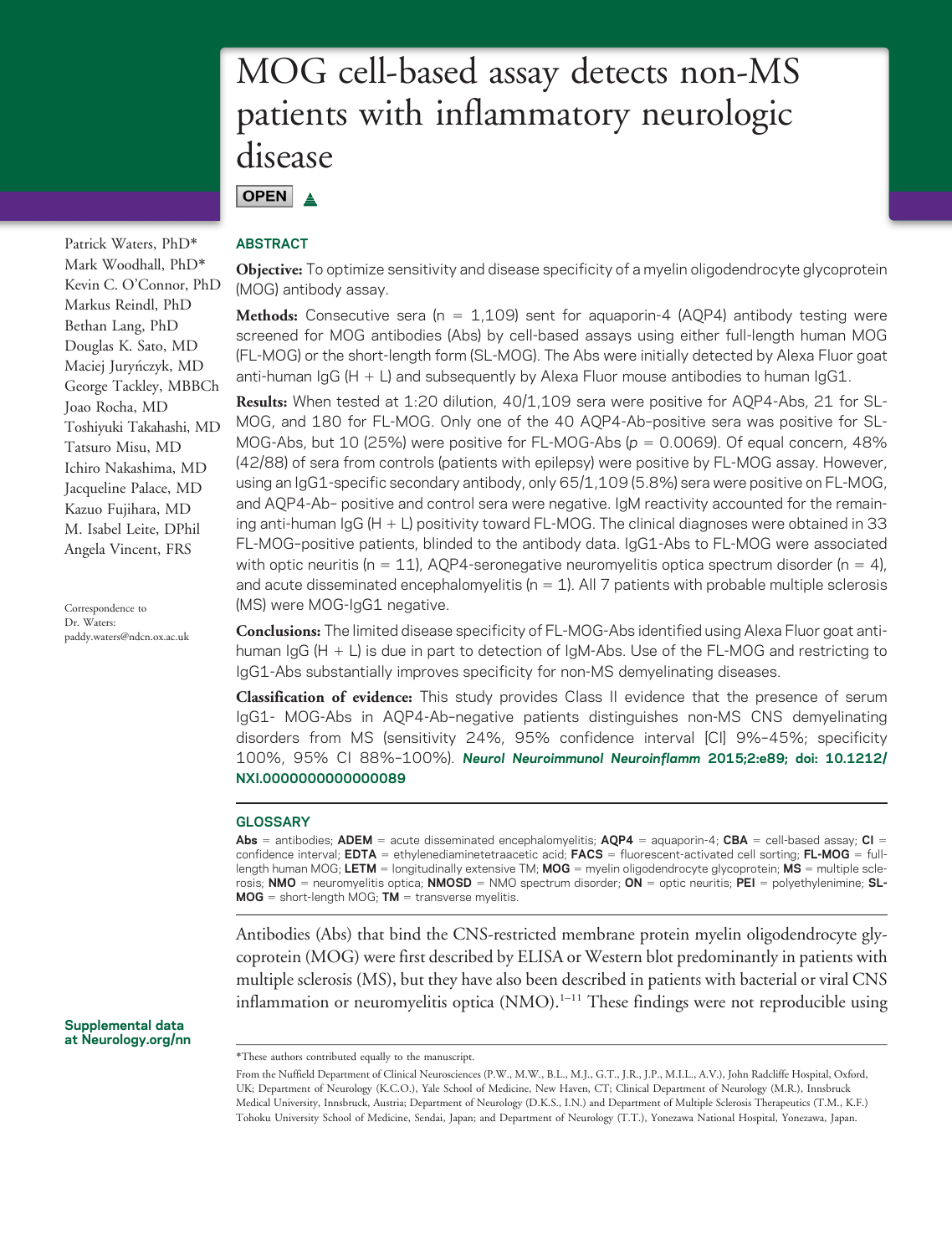similar methods,<sup>12-18</sup> but serologic findings and different experimental approaches suggested that MOG-Abs may be pathogenic.<sup>19–23</sup> More-specific assays using soluble, tetramerized extracellular domain of native MOG identified Abs in a subset of patients with acute disseminated encephalomyelitis (ADEM) but rarely in adult-onset MS cases, now suggesting that the test could be of relevance for discriminating MS from other demyelinating syndromes.<sup>24</sup> This was confirmed by cell-based assay (CBA) that also used a truncated MOG, in which MOG-Abs were found in patients with aquaporin-4 (AQP4)–seronegative NMO but not those with MS.25,26 CBA using full-length human MOG (FL-MOG) appears to be more sensitive, and a clinical phenotype of ADEM and AQP4-seronegative NMO spectrum disorder (NMOSD), often optic neuritis (ON), is emerging.27–<sup>36</sup> However, positivity in healthy individuals and patients with MS, even at relatively high serum dilutions (up to 1:640), affects its clinical use.



A total of 1,109 samples were initially screened at a serum dilution of 1:20 for antibodies to aquaporin-4 (AQP4), short-length MOG (SL-MOG), and full-length human MOG (FL-MOG). Different secondary antibodies were then evaluated on FL-MOG–positive serum samples by FL-MOG cell-based assay (CBA) or flow cytometry. When the assay was established, 2 patient cohorts with clinical diagnoses from Oxford, UK and Sendai, Japan were used to calculate assay metrics.

Here we confirm that C-terminal truncation of the MOG antigen reduces assay sensitivity and that many of the low positive Abs found to bind to FL-MOG result from crossreactivity of the anti-human IgG secondary antibody with IgM Abs. Using IgG1-specific secondary antibody allows use of lower serum dilutions with FL-MOG, with improved specificity for patients with ON, transverse myelitis (TM), AQP4-Ab–negative NMO, or ADEM.

METHODS Patients. Consecutive serum samples from 1,109 individuals sent for routine AQP4-Ab testing over 3 months were studied. Samples are sent to Oxford via clinical immunology laboratories with very limited or no clinical information. Sera from 118 of the 180 FL-MOG–positive samples were used to assess different secondary Abs, and 15/180 FL-MOG–seropositive samples were used for flow cytometry (a flow diagram of which samples were tested on the different assays is shown in figure 1). To assess the clinical relevance, a brief anonymized questionnaire was sent after the analyses to 48 identifiable referring clinicians requesting patient diagnosis, treatment responses, and relapses, if any. Controls were sera from previously archived cohorts. To validate the results, 2 other cohorts were screened. Patients seen at the National NMO Specialised Services who had already been tested for AQP4-Abs were tested for MOG-IgG1-Abs. After testing was completed, the diagnoses and follow-up times from the seropositive patients were obtained from a database. A further cohort of 101 Japanese patients with a range of demyelinating diagnoses (see Results) followed by or referred to Tohoku University Hospital and who had been previously tested for AQP4-Abs were tested for MOG-IgG1-Abs. All assays were carried out blinded to the clinical diagnoses.

Ethics. Ethics have been approved for the study of any patients whose samples have been referred to the Neuroimmunology laboratory in Oxford for diagnostic testing (Oxfordshire REC A; 07/Q1604/28 Immune factors in neurological disease). Since January 2010, data on all patients seen within the Oxford clinical NMO service have been entered prospectively into a clinical database and patient serum samples have been routinely tested for AQP4-Abs and MOG-Abs. The ethics committee of Tohoku University Graduate School of Medicine approved this study, and all participants provided written informed consent.

Constructs. The cloning of M23 isoform of human AQP4 has been described previously.7 FL-MOG was cloned into pIRES2-DsRed2 using the forward primer (5'-3'): gatcctcgagccaccatggcaagcttatcaagaccctctctg and the reverse primer (5'-3'): gatccccgggtcagaagggatttcgtagctcttcaagg. A C-terminal–truncated MOG construct was created from the full-length construct by insertion of a stop codon after Gly155 and excision of the remainder of the C-terminus. The 2 forms differ only in the intracytoplasmic domain (figure 2A).

Cell-based assays. HEK293T cells, polyethylenimine (PEI) transfected with human M23-AQP4, FL-MOG, or Cterminal–truncated human MOG (short-length MOG; SL-MOG) were used as the substrate for live CBAs, which were performed as described elsewhere.7–<sup>9</sup> Patient sera were tested at 1:20 dilution. The Alexa Fluor 488 goat anti-human IgG  $(H + L)$ from Invitrogen (A1013, Carlsbad, CA) was used at 1:750 dilution. A semiquantitative scoring system was used: 0, no binding; 1, low-level binding; 2–4, increasing level of specific binding.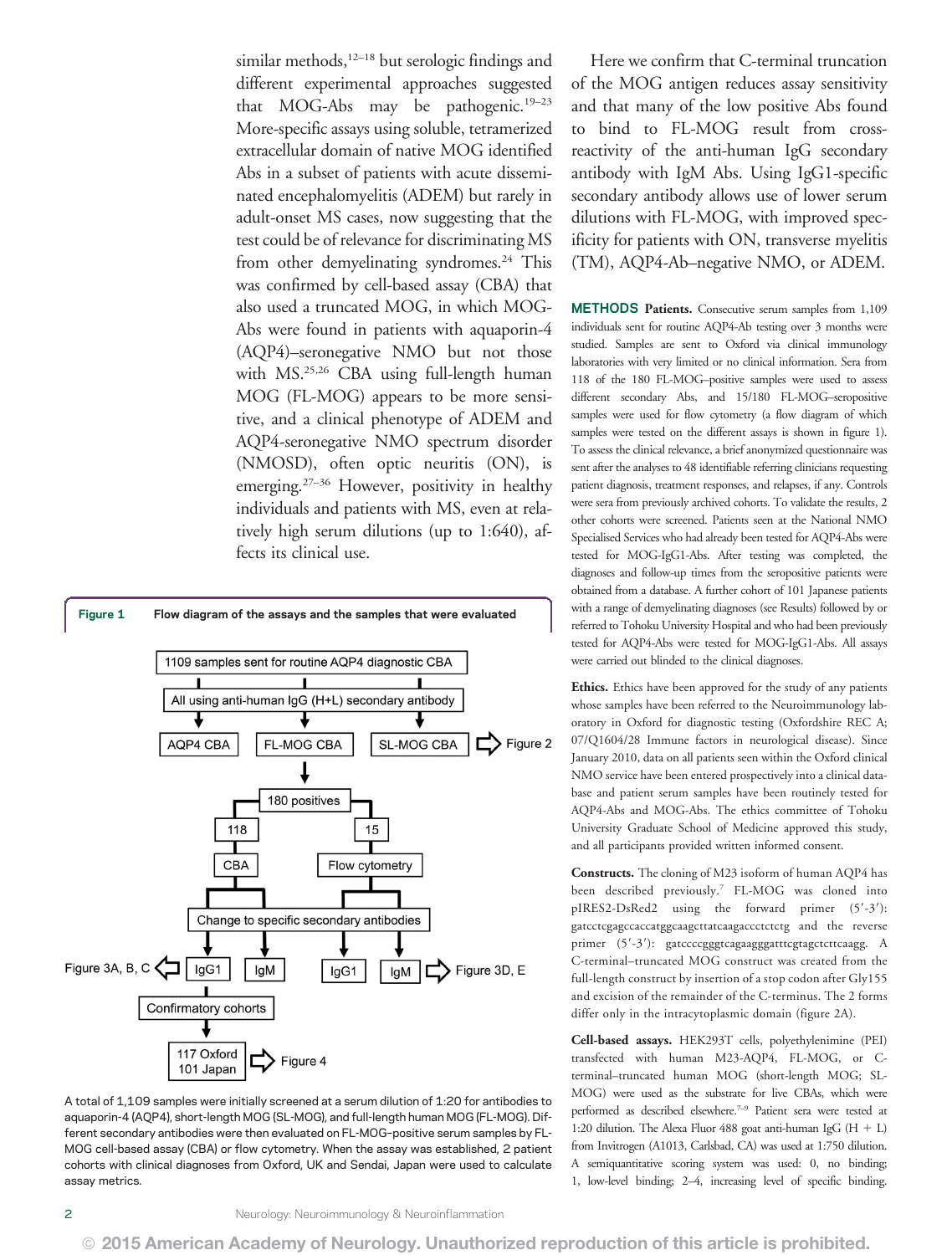Samples scoring  $>1$  were considered positive. The average of 2 individual's scores is plotted (M.W., P.W.).

Subclasses. Alexa Fluor 488 mouse anti-human IgG1 (A10631, Invitrogen) and mouse anti-human IgM (A21215, Invitrogen), both at 1:500 dilution, or anti-human IgG3 (1:50 dilution, I7260, Sigma-Aldrich, Gillingham, UK) followed by Alexa Fluor 488 goat anti-mouse IgG (H + L; A11001, Invitrogen) were used as secondary or tertiary Abs. These assays were carried out as described previously except cells were fixed after the final antibody incubation.

Flow cytometry. A similar method to that used for detection of AQP4-Abs (as described in Waters et al.<sup>37</sup>) was used here for FL-MOG detection. Briefly, HEK293T cells were transfected using PEI for 16 hours with the pIRES2-DsRed2 plasmid that contained the complementary DNA for FL-MOG. After washing and incubation for 24 hours at  $37^{\circ}$ C in 5% Co<sub>2</sub>, the cells were trypsinized and resuspended in Dulbecco's modified Eagle's medium, 1% fetal calf serum, 1 mM ethylenediaminetetraacetic acid (EDTA) (fluorescent-activated cell sorting [FACS] buffer) at  $1.0 \times 10^6$  cells/mL. The cells were rotated at 4°C for 1 hour. All further steps were carried out at 4°C. Patient serum (diluted 1:10 in FACS buffer) was mixed with  $1.0 \times 10^5$  cells (100 µL). After rocking for 1 hour, the cells were washed, and bound IgG was detected with Alexa Fluor 488 goat anti-human IgG (diluted 1:500 in FACS buffer), Alexa Fluor 488 anti-human IgG1, or Alexa Fluor anti-human IgM for 30–45 minutes. The cells were washed, resuspended in 400 mL phosphate-buffered saline/2 mM EDTA, and analyzed by FACScalibur. The level of transfection was determined by measuring DsRed intensity (PE-Texas red channel) in live cells (figure 3D, y-axis). Two gates were created: the upper gate captured cells expressing high levels of DsRed; the lower gate captured untransfected or poorly transfected cells and served as a negative control for each sample (figure 3Da). Bound IgG was measured in the green channel (a shift to the right on the x-axis). A score for each serum was determined by subtracting the median green fluorescence in the lower gate from the median green fluorescence in the upper gate.

Statistics. A 2-tailed Wilcoxon matched-pairs signed-rank test was used to compare the FL-MOG and SL-MOG assays. The Mann-Whitney unpaired 2-tailed  $t$  test or Fisher exact test was used to compare groups ( $p < 0.05$  was considered significant).

Primary research question. Does this MOG assay using an anti-human IgG1-specific secondary antibody identify a



(A) Schematic of the human MOG proteins tested. The extracellular and transmembrane domains are identical, but the short-length MOG (SL-MOG) is 73 amino acids shorter at the C-terminus than full-length MOG (FL-MOG). (B) Screening 1,109 consecutive samples sent for aquaporin-4 (AQP4) antibody testing. With anti-human IgG (H + L) as the secondary antibody, 21 SL-MOG- positive samples and 180 FL-MOG-positive samples were identified; however, a cohort of epilepsy sera demonstrates the striking lack of specificity in the FL-MOG assay. Comparing the AQP4 seropositivity in the 2 MOG assays, 1/38 AQP4-positive samples were also positive for SL-MOG antibodies (C), compared with 10/38 for FL-MOG antibodies (D). CBA = cell-based assay.

Neurology: Neuroimmunology & Neuroinflammation 3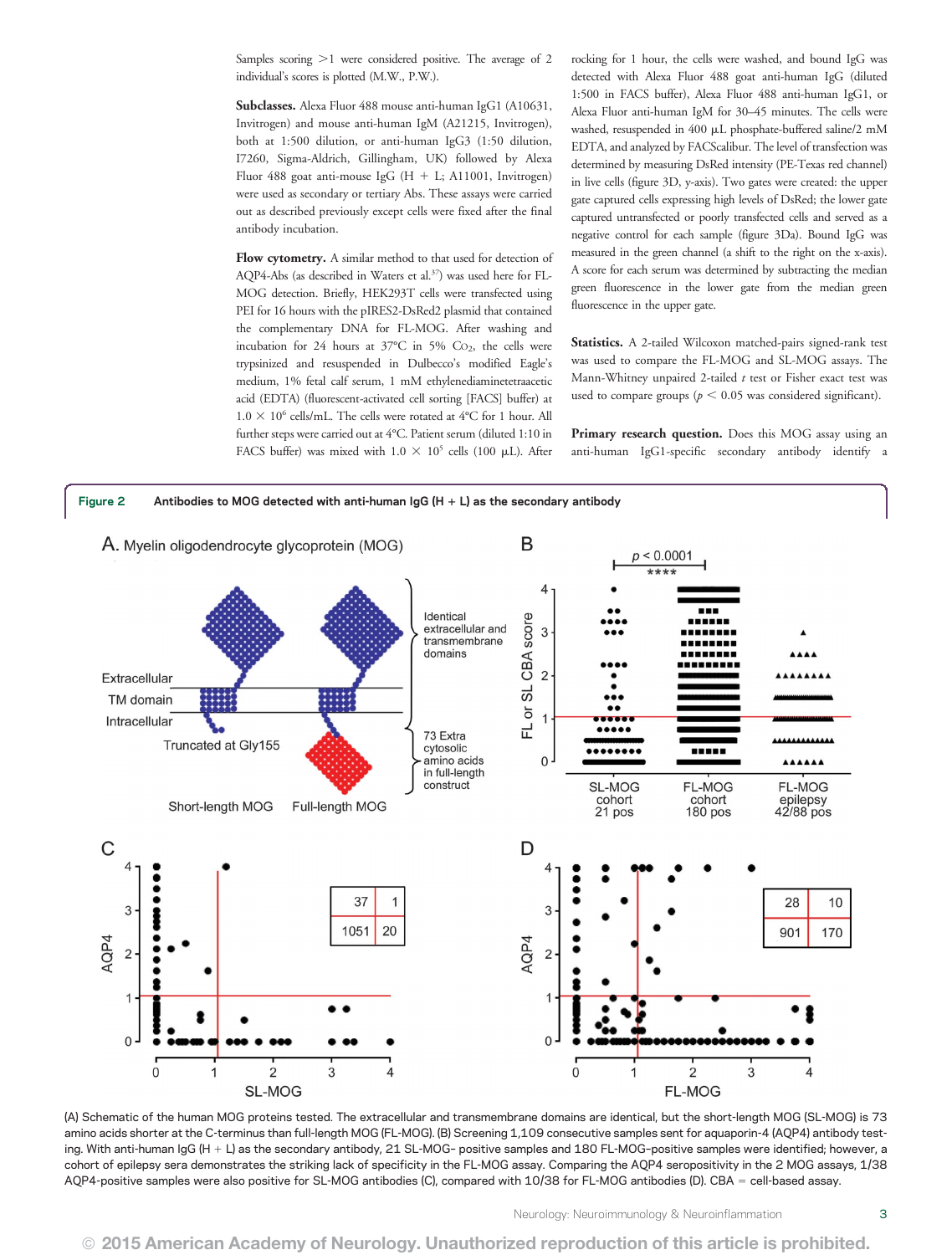

(A) Comparison of binding to full-length myelin oligodendrocyte glycoprotein (FL-MOG) using anti-human IgG (H + L), anti-IgM, or anti-IgG1 secondary antibodies with 3 different test sera (a-c) and a healthy control serum (con). (B) IgM and (C) IgG1 binding scores for patients and healthy controls (HC). (D.a) PIRES2-DsRed2-FL-MOG transiently transfected HEK cells are separated into cells that express MOG and DsRed2 well (in the upper section of the graph) or poorly or not at all (lowest section of the graph). (D.b) Healthy control sera (upper panels) causes a specific shift in the MOG-transfected cells compared to the untransfected cells when anti-human IgG (H + L) or anti-human IgM secondary antibodies are used (arrows), but not when anti-human IgG1 secondary antibodies are used. The lower panels show higher shifts in sera positive for FL-MOG antibodies compared to controls in the upper panel. (E) Fifteen samples that were IgG (H + L) positive and 5 healthy controls were tested on flow cytometry with anti-IgM or IgG1. A high cutoff is generated with anti-human IgM secondary antibody (AMFI of 270) vs a AMFI of 2.5 for the anti-human IgG1 antibody. Of note, one IgM-positive patient is IgG1 negative (blue circle). Ab = antibody; AQP4 = aquaporin-4; CBA = cell-based assay; MFI = mean fluorescence intensity; MS = multiple sclerosis.

subgroup of AQP4-antibody–seronegative patients with a non-MS CNS demyelinating disease?

This study provides Class II evidence that the presence of serum IgG1-Abs specific for MOG can distinguish AQP4-Ab– negative patients with non-MS CNS demyelinating diseases from those with MS. The Japanese patients were used to calculate the assay metrics: 6 of 25 AQP4-Ab–negative patients with non-MS demyelinating diseases were MOG-IgG1 positive, for a sensitivity of 24% (95% confidence interval [CI] 9%–45%), and 0 of 27 patients with MS were MOG-IgG1 positive, for a specificity of 100% (95% CI 88%–100%).

RESULTS Out of 1,109 samples sent for diagnostic testing for AQP4-Abs, 40 sera were positive at 1:20 dilution. The SL-MOG assay detected Abs in 21 patients, including 1 (low positive) who was strongly positive for AQP4 (figure 2, B and C). However, the FL-MOG assays detected antibodies in 180 sera (16% of the test cohort), and 10 of these sera were also positive for AQP4-Abs (figure 2D). Positive results for FL-MOG were also found in 42/88 sera from patients with epilepsy (48%, figure 2B).

Control groups and 118/180 FL-MOG–positive sera that were available were retested by CBA using either anti-IgG1 or anti-IgM class-specific secondary Abs (figure 3). With anti-IgM, 101/118 test sera, 7/10 healthy individuals, and 11/17 patients with MS were positive. The secondary antibody alone did not bind to FL-MOG–transfected HEK cells, and the control sera were negative on AQP4-transfected cells. With anti-IgG1, by contrast, only 65 of 118 sera had scores of greater than 1, and negative results were found in 49 patients with MS, 13 healthy sera, and 14 AQP4-Ab– positive controls (figure 3C).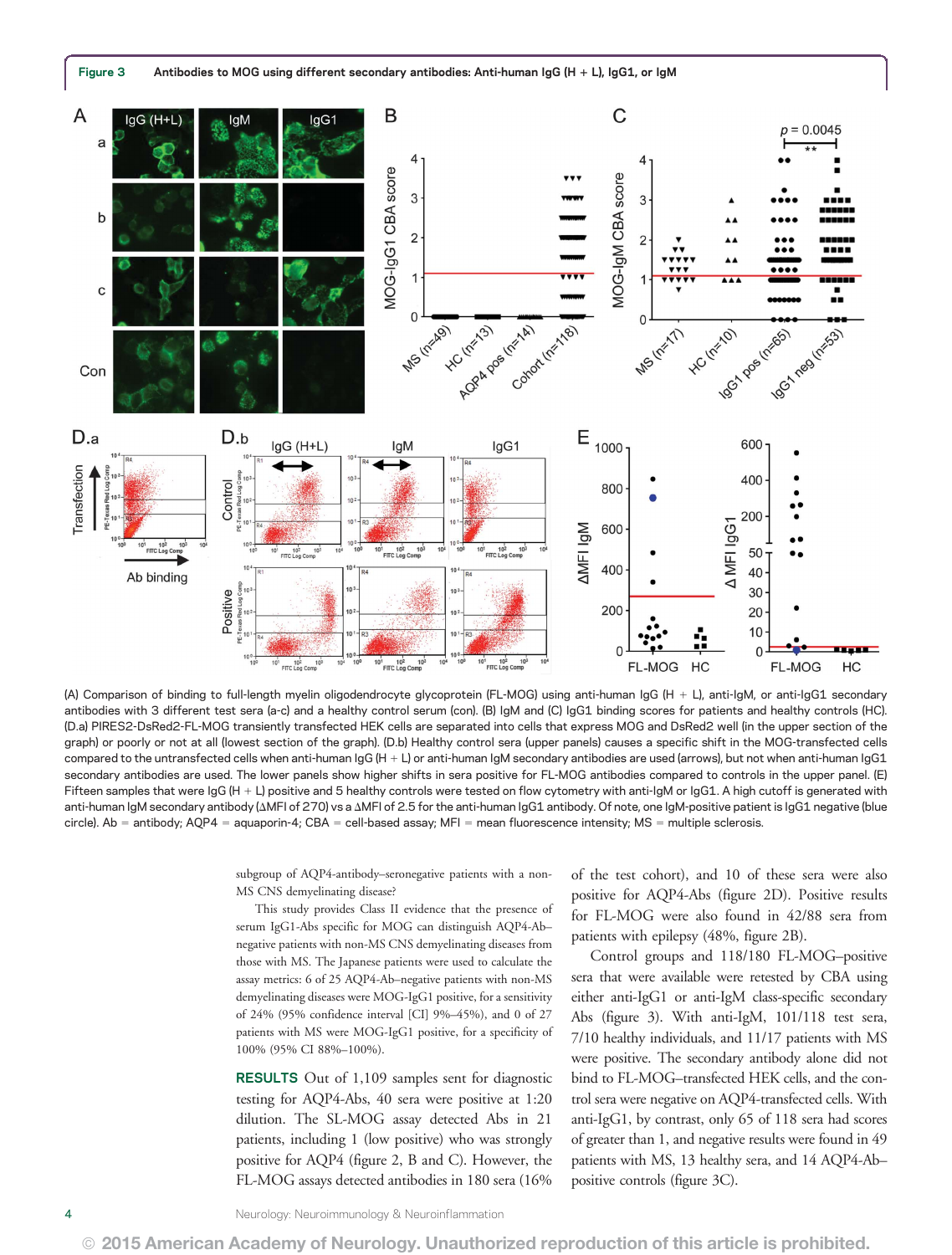| Table 1 | Antibody subclass specificity, IgG (H + L) endpoint titration, SL-MOG cell-based assay score, sex, age at testing, and clinical description of 33 patients |                     |             |                                                                                      |                              |                             |                     |                        |
|---------|------------------------------------------------------------------------------------------------------------------------------------------------------------|---------------------|-------------|--------------------------------------------------------------------------------------|------------------------------|-----------------------------|---------------------|------------------------|
| Isotype | $lgG(H + L)$<br>endpoint titer                                                                                                                             | SL-MOG<br>score     | Sex, age, y | Presentation or initial<br>diagnosis                                                 | <b>Diagnosis</b>             | Treatment                   | Recovery            | Relapse                |
| lgG1    | 1,200                                                                                                                                                      | 4.0                 | M, 32       | <b>NMO</b>                                                                           | <b>NMOSD</b>                 | IVMP and steroid taper, PEX | Substantial         | No                     |
|         | 800                                                                                                                                                        | $\circ$             | M, 23       | <b>BON</b>                                                                           | rON                          | IVMP and steroid taper      | Partial             | <b>No</b>              |
|         | 1,600                                                                                                                                                      | $\mathsf{O}$        | F, 36       | Sequential BON                                                                       | <b>BON</b>                   | IVMP and steroid taper      | No                  | Yes                    |
|         | 800                                                                                                                                                        | $\circ$             | F, 38       | <b>BON</b>                                                                           | <b>BON</b>                   | <b>IVMP</b>                 | Good                | No                     |
|         | 200                                                                                                                                                        | $\mathsf{O}$        | F, 54       | <b>CRION</b>                                                                         | <b>CRION</b>                 | Steroids, cyclosporin, MMF  | Yes                 | Yes                    |
|         | 300                                                                                                                                                        | $\circ$             | M, 55       | NMO historic case                                                                    | NMOSD pre AQP4               | Steroids, azathioprine      | Yes                 | Yes                    |
|         | 3,200                                                                                                                                                      | 3.0                 | F, 48       | <b>RON</b>                                                                           | rON                          | Steroids, azathioprine      | Incomplete          | No                     |
|         | 3,200                                                                                                                                                      | 1.0                 | F, 45       | NMOSD-like                                                                           | <b>NMOSD</b>                 | None                        | Substantial         | No                     |
|         | 200                                                                                                                                                        | $\mathsf{O}\xspace$ | M, 47       | <b>BON</b>                                                                           | <b>BON</b>                   | Steroids only               | Yes                 | No                     |
|         | 200                                                                                                                                                        | $\circ$             | F, 57       | Tumefactive lesions, ? CNS vasculitis                                                | Vasculitis?                  | Steroids, cylcophosphamide  | Yes                 | No                     |
|         | 800                                                                                                                                                        | 2.5                 | F, 39       | ON                                                                                   | ON                           | Steroids only               | Very good           | No                     |
|         | 1,200                                                                                                                                                      | $\circ$             | F, 3.3      | <b>ADEM</b>                                                                          | <b>ADEM</b>                  | <b>IVMP</b>                 | Full                | No                     |
|         | 1,600                                                                                                                                                      | $\mathsf{O}$        | F, 29       | ON                                                                                   | ON                           | None                        | Partial             | Not clear              |
|         | 800                                                                                                                                                        | 3.5                 | F, 67       | NMO-like but AQP4 antibody negative                                                  | rLETM                        | Steroids only               | Good                | Not after<br>treatment |
|         | 300                                                                                                                                                        | $\mathsf{O}$        | F, 33       | <b>BON</b>                                                                           | <b>BON</b>                   | Steroids only               | Very good           | No                     |
|         | 800                                                                                                                                                        | $\mathsf{O}$        | F, 28       | Sequential BON                                                                       | rBON                         | Steroids only               | Yes (third episode) | No                     |
|         | 100                                                                                                                                                        | $\mathsf{O}$        | M, 30       | rBON                                                                                 | rON                          | None                        | Spontaneous         | Yes                    |
| lgG3    | 3,200                                                                                                                                                      | $\circ$             | M, 51       | ON, myelitis, patchy cord lesions                                                    | Probable MS                  | <b>IVMP</b>                 | Full                | No                     |
| lgM     | 25                                                                                                                                                         | $\mathsf{O}\xspace$ | F, 50       | 6 years pain, aching, fatigue, visual<br>disturbance, ? TM                           | Other                        | Steroids only               | No                  |                        |
|         | 75                                                                                                                                                         | $\mathsf{O}$        | F, 30       | Single episode ON, some focal<br><b>WM</b> lesions                                   | ON                           | None                        | Spontaneous         | No                     |
|         | 20                                                                                                                                                         | $\circ$             | F, 34       | Tumefactive MS, homonymous<br>hemianopia, ON, cord lesions;<br>OCB positive          | Probable MS                  | Steroids and DMT            | Yes                 | Yes                    |
|         | 20                                                                                                                                                         | $\mathsf{O}$        | F, 30       | Probable MS                                                                          | Probable MS                  | None                        | Yes but not full    | Yes                    |
|         | 20                                                                                                                                                         | $\mathsf{O}\xspace$ | M, 44       | Probable MS, many previous minor events                                              | Probable MS                  | None                        | Partial             | Yes                    |
|         | 20                                                                                                                                                         | $\circ$             | F, 24       | Pain and tingling, perineal numbness,<br>bladder disturbance, patchy cord<br>lesions | Probable MS,<br>probable CIS | Steroids only               | Yes                 | No                     |

Continued

Neurology: Neuroimmunology & Neuroinflammation

Neurology: Neuroimmunology & Neuroinflammation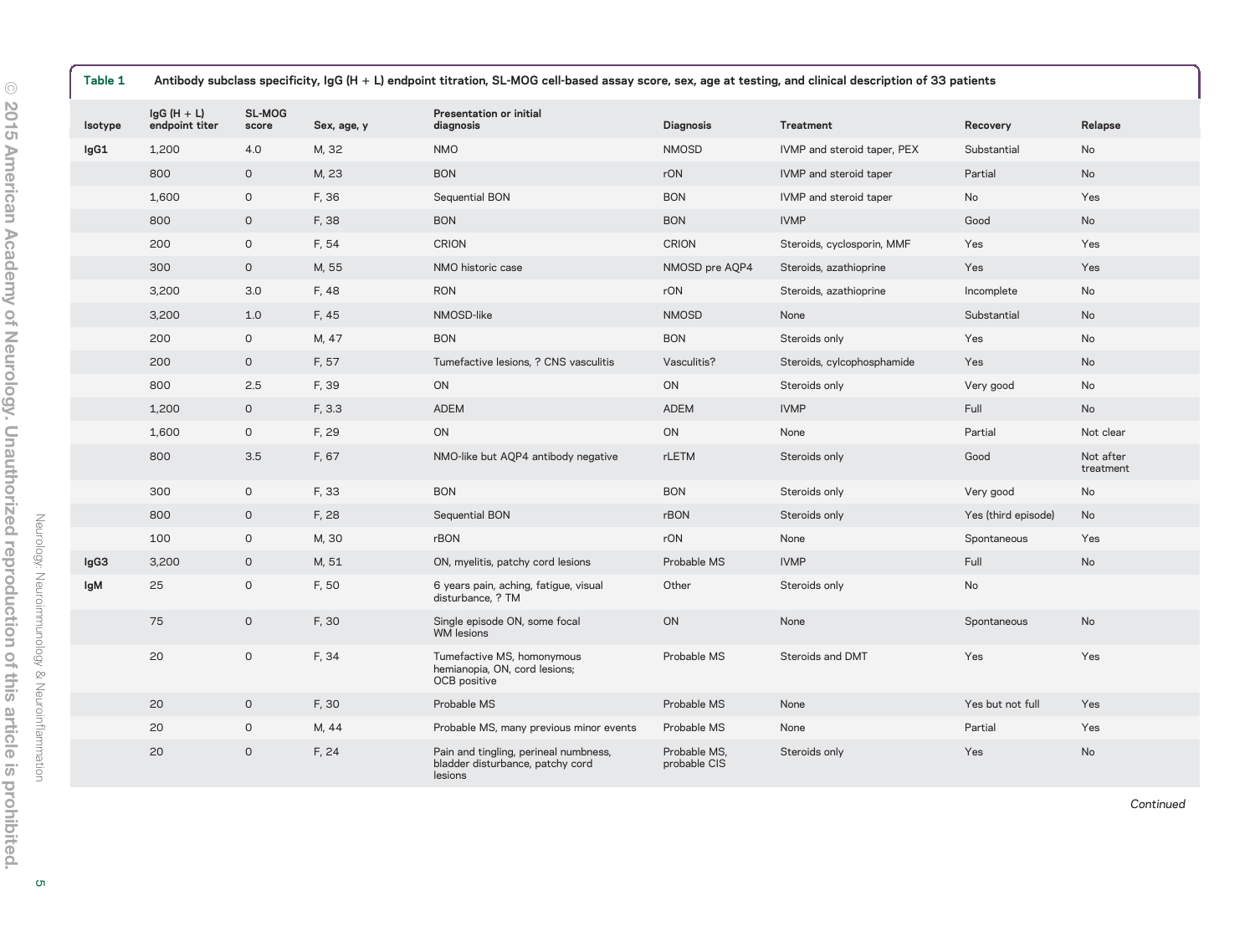| Table 1        | Continued                                                                                    |                 |             |                                                                                                                                                                                                                                                                                                                                                                                                                                                                                                                                                                                                                              |                  |               |               |                             |
|----------------|----------------------------------------------------------------------------------------------|-----------------|-------------|------------------------------------------------------------------------------------------------------------------------------------------------------------------------------------------------------------------------------------------------------------------------------------------------------------------------------------------------------------------------------------------------------------------------------------------------------------------------------------------------------------------------------------------------------------------------------------------------------------------------------|------------------|---------------|---------------|-----------------------------|
| <b>Isotype</b> | endpoint titer<br>14 H D <sup>6</sup>                                                        | SL-MOG<br>score | Sex, age, y | Presentation or initial<br>diagnosis                                                                                                                                                                                                                                                                                                                                                                                                                                                                                                                                                                                         | <b>Diagnosis</b> | Treatment     | Recovery      | Relapse                     |
|                | 57                                                                                           | $\circ$         | F, 33       | MRI multiple lesions, progressive<br>disease                                                                                                                                                                                                                                                                                                                                                                                                                                                                                                                                                                                 | Progressive MS   | Steroids only | Yes           | Relapses now<br>progressing |
|                | 100                                                                                          | $\circ$         | F, 19       | Myelitis and ON thickening, ? NMOSD                                                                                                                                                                                                                                                                                                                                                                                                                                                                                                                                                                                          | rLETM/? MS       | Steroids only | Yes           | $\frac{1}{2}$               |
|                | 100                                                                                          | O               | M, 77       | LETM                                                                                                                                                                                                                                                                                                                                                                                                                                                                                                                                                                                                                         | <b>NLET</b>      | Steroids only | Partial       | $\frac{1}{2}$               |
|                | 100                                                                                          | O               | M, 42       | TM, not LETM                                                                                                                                                                                                                                                                                                                                                                                                                                                                                                                                                                                                                 | TM (thoracic)    | <b>IVMP</b>   | Very good     | $\frac{1}{2}$               |
|                | 75                                                                                           | 0               | F, 28       | BON, 2 cerebellar lesions, CSF:<br>18 WBC                                                                                                                                                                                                                                                                                                                                                                                                                                                                                                                                                                                    | <b>BON</b>       | IV steroids   | Yes           | $\frac{1}{2}$               |
|                | 400                                                                                          | $\circ$         | F, 56       | Recurrent TM                                                                                                                                                                                                                                                                                                                                                                                                                                                                                                                                                                                                                 | Not clear        | Steroids      | Partial       | Yes                         |
|                | 100                                                                                          | O               | M, 32       | myelitis but only small patch<br>Probable atypical MS,                                                                                                                                                                                                                                                                                                                                                                                                                                                                                                                                                                       | Probable MS      | <b>IVMP</b>   | Partial       | Stepwise progression        |
|                | 150                                                                                          | $\circ$         | F, 22       | Probable relapsing MS                                                                                                                                                                                                                                                                                                                                                                                                                                                                                                                                                                                                        | Probable MS      | Steroids only | $\frac{1}{2}$ | Yes                         |
|                | 20                                                                                           | $\circ$         | M, 55       | loss, atypical ON<br>Left visual                                                                                                                                                                                                                                                                                                                                                                                                                                                                                                                                                                                             | $\overline{5}$   | None          | Partial       | Not clear                   |
|                | myelitis; $\textsf{WBC} = \textsf{white}$ blood cell; $\textsf{WM} = \textsf{white}$ matter. |                 |             | oligoclonal band; ON = optic neuritis; PEX = plasma exchange; PBON = recurrent BON; HETM = recurrent LETM; rON = recurrent ON; SL-MOG = short-length myelin oligodendrocyte glycoprotein; TM = transverse<br>Abbreviations: ADEM = acute disseminated encephalomyelitis; AQP4 = aquaporin-4; BON = bilateral ON; CIS = clinically isolated syndrome; CRION = chronic relapsing inflammatory ON; DMT = disease-modifying<br>therapy; IVMP = IV methylprednisolone; LETM = longitudinally extensive TM; MMF = mycophenolate mofetil; MS = multiple sclerosis; NMO = neuromyelitis optica; NMOSD = NMO spectrum disorder; OCB = |                  |               |               |                             |

To further examine the lack of specificity in this assay, a group of 15 FL-MOG–seropositive samples and 5 healthy controls were tested by flow cytometry (figure 3D). IgG in healthy control sera bound to FL-MOG–transfected cells when compared to the untransfected control cells in the same test sample when using anti-human IgG  $(H + L)$  or anti-human IgM secondary Abs, but not with the anti-human IgG1 secondary antibody (figure 3D, horizontal arrows). Using the median score  $+6$  SDs of the 5 healthy control sera, very different cutoffs were generated: 270 for the IgM antibody and 2.5 for the IgG1 antibody. One sera (large blue circle) demonstrated strong positivity using anti-human IgM secondary antibody but was negative for IgG-Abs (IgG3, 4 were also negative on this sample; data not shown).

Clinical phenotypes. Questionnaires on 38/48 patients (selected because the referring clinician could be identified) who were positive for IgG  $(H + L)$  Abs were returned, but complete IgG1 and IgM antibody results were only available in 33 (17 IgG1-specific, 1 IgG3, and 15 IgM only). The isotype, FL-MOG endpoint titers, SL-MOG scores, and clinical diagnoses are shown in table 1. Seven patients with MS were positive with anti-human IgG  $(H + L)$  or anti-IgM but not with anti-IgG1. In contrast, all of the anti-IgG1–positive patients had a clinical diagnosis of non-MS inflammatory demyelinating CNS disease. ON was more common with IgG1- MOG-Abs (11/17 vs  $3/15$ ;  $p = 0.02$ ). In addition, one 51-year-old male patient with ON and myelitis with patchy cord lesions and high levels of IgG3 antibodies (endpoint titer of 3,200) was diagnosed with probable MS.

The majority of patients in each group substantially improved (13/17 IgG1 group vs 7/13 IgM only), and relapses were found in both groups (5/16 IgG1 and 6/12 IgM only).

Confirmatory cohorts. AQP4-seropositive NMOSD patients (37 NMO, 11 TM, 33 ON) seen by the Oxford NMO service were negative for MOG-IgG1- Abs; however, 23 AQP4-seronegative patients (8 NMO, 1 TM, 9 ON, 1 ON + TM, 4 ADEM) were MOG-IgG1 positive (figure 4A, table 2). Thirteen patients with NMO were double seronegative. Hence, of the 58 patients seen in Oxford that fulfill the 2006 Wingerchuk criteria for NMO, 37 (63.8%) are AQP4 seropositive, 8 (13.8%) MOG-IgG1 positive, and 13 (22.4%) double seronegative.

A second cohort of 101 Japanese patients with inflammatory CNS diseases was screened with anti-IgG1/FL-MOG without knowledge of the clinical phenotype or AQP4 status. None of the AQP4 seropositive patients (28 NMO, 5 recurrent ON, 6

 $\overline{a}$ 

All patients were seronegative for AQP4 antibodies.

patients were seronegative for AQP4 antibodies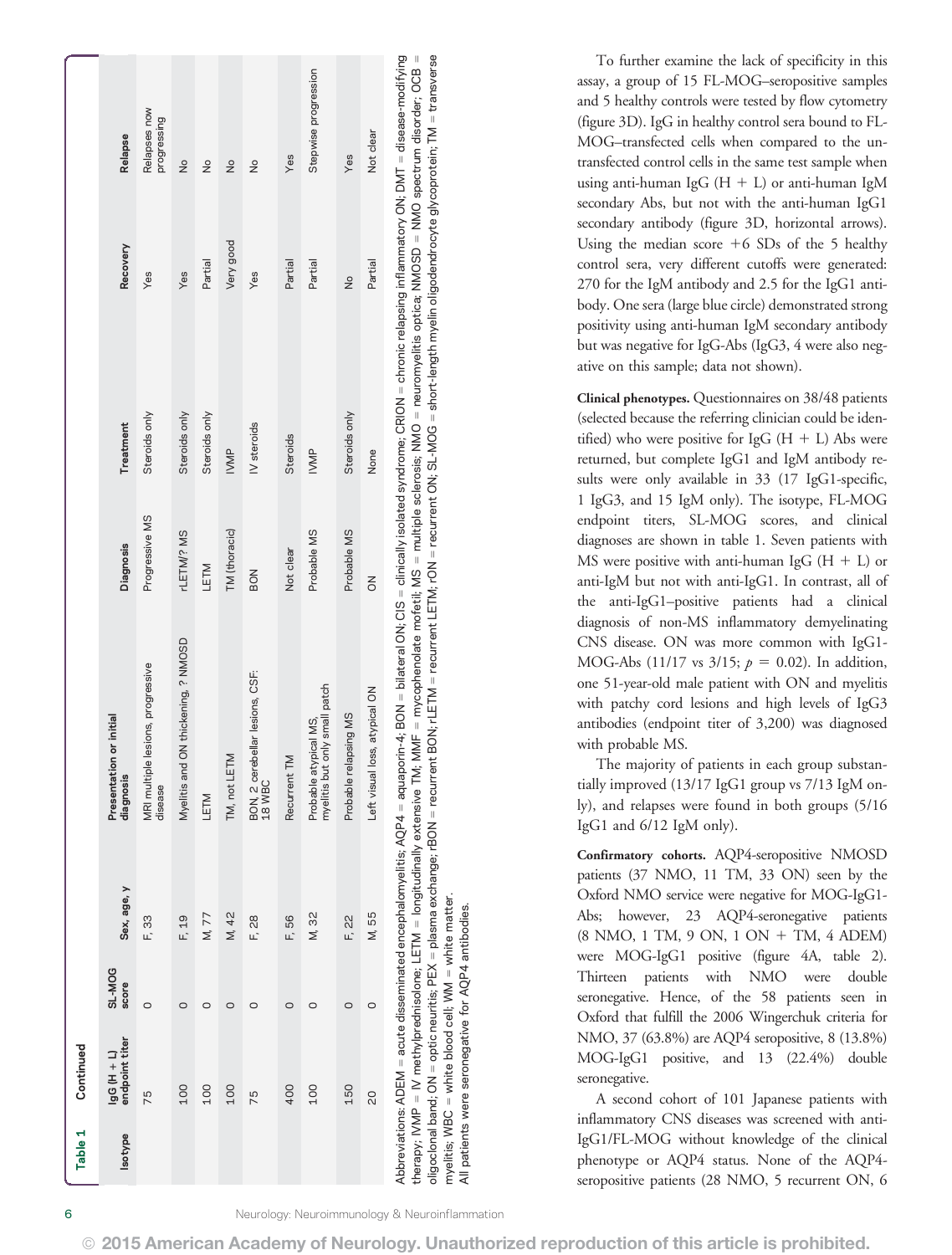

(A) All 81 aquaporin-4 (AQP4)- seropositive patients (blue) from the Oxford National neuromyelitis optica (NMO) service were negative for IgG1 antibodies to myelin oligodendrocyte glycoprotein (MOG); however, 23 AQP4-seronegative patients were identified as MOG-IgG1 seropositive (red). Of the 58 patients with NMO, 37 (63.4%) were AQP4 seropositive, 8 (13.8%) were MOG-IgG1 seropositive, and 13 (22%) were double seronegative. (B) A second cohort from Japan was screened blinded to clinical information. None of the 49 AQP4-seropositive patients (blue) or 27 patients with multiple sclerosis (MS) were positive for MOG antibodies, but 6/25 patients with acute disseminated encephalomyelitis (ADEM), transverse myelitis (TM), optic neuritis (ON), or AQP4-seronegative NMO were MOG antibody positive (red). CBA = cell-based assay.

monophasic longitudinally extensive TM [LETM], 10 recurrent LETM) were MOG-IgG1 positive, but 6 samples had IgG1-MOG-Abs, with a clinical diagnosis of bilateral ON (3/3), monophasic LETM (1/10), or ADEM (2/11). The remainder of the cohort was double seronegative (3 NMO, 4 recurrent ON, 3 monophasic LETM, 27 MS, and 9 ADEM (figure 4). In contrast to the Oxford cohort, in which 8/23 AQP4 seronegative NMO patients were MOG-IgG1 positive, none of the 3 AQP4-seronegative NMO patients from Tohoku were MOG-IgG1 positive. The majority of the MOG-IgG1–seropositive patients had a single attack and good recovery after steroid treatment, but 2 children with ADEM relapsed (table 2).

DISCUSSION MOG-Abs have been detected using different methods, which affects the patient groups that are identified as seropositive. Initially, using peptide Western blots or ELISAs, patients with MS or viral or bacterial encephalitis were identified as MOG seropositive. More recently, the extracellular domain of native MOG has been used in immunoprecipitation assays in which the majority of patients with MS were seronegative but one-third of patients with ADEM were seropositive. The advent of the CBA enabled native human MOG to be expressed on the cell surface as a target for these Abs. Unfortunately, sera from many healthy individuals diluted 1:20 were seropositive using this assay; therefore, a "high-titer" serum cutoff of 1:160 is used to differentiate patient cohorts from healthy individuals. A few patients with MS, AQP4 seropositive patients, and healthy controls are still positive using this "high-titer" cutoff.<sup>30</sup>

We confirm the lack of disease specificity of the MOG CBA at 1:20: 16% of sera sent for AQP4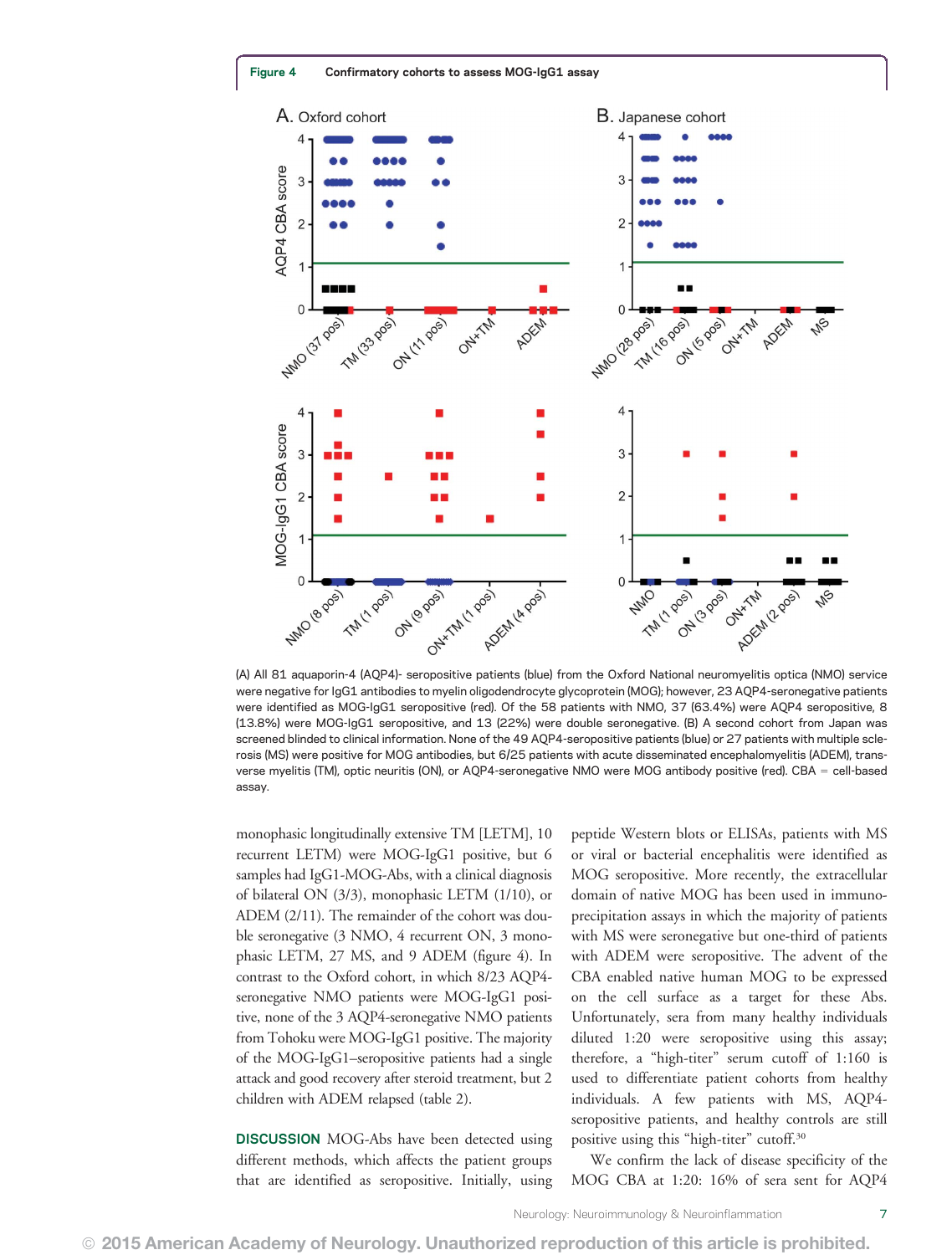| Table 2 | Demographics, diagnoses, treatment, and response to treatment in the confirmatory cohorts tested<br>from Oxford and Japan |                  |                                                                |             |           |
|---------|---------------------------------------------------------------------------------------------------------------------------|------------------|----------------------------------------------------------------|-------------|-----------|
|         | Sex, age, y                                                                                                               | <b>Diagnosis</b> | <b>Treatment</b>                                               | Recovery    | Relapse   |
| Oxford  | F, 12                                                                                                                     | ADEM             | $IVMP +$ steroid tapering                                      | Complete    | <b>No</b> |
|         | F, 6                                                                                                                      | ADEM             | Acyclovir + IVIg followed by oral steroids                     | Substantial | No        |
|         | M, 3                                                                                                                      | ADEM ON          | Steroids, IVIg, and PEX, then azathioprine<br>and prednisolone | Substantial | Yes       |
|         | M, 27                                                                                                                     | ADEM, LETM       | IVMP then oral steroids                                        | Partial     | Yes       |
|         | F, 37                                                                                                                     | <b>BON</b>       | IVMP and oral steroids                                         | Substantial | Yes       |
|         | M, 33                                                                                                                     | <b>BON</b>       | $IVMP +$ steroid tapering and $PEX$                            | Partial     | No        |
|         | M, 4                                                                                                                      | <b>BON</b>       | $IVMP +$ steroid tapering                                      | Substantial | No        |
|         | F, 59                                                                                                                     | <b>LETM</b>      | $IVMP +$ steroid tapering                                      | Complete    | No        |
|         | F, 34                                                                                                                     | <b>NMO</b>       | IVMP, oral steroids                                            | Substantial | Yes       |
|         | F, 23                                                                                                                     | <b>NMO</b>       | None                                                           | Complete    | Yes       |
|         | M, 16                                                                                                                     | <b>NMO</b>       | $IVMP +$ steroid tapering                                      | Partial     | Yes       |
|         | M, 36                                                                                                                     | <b>NMO</b>       | $IVMP +$ steroid tapering, azathioprine                        | Partial     | Yes       |
|         | M, 24                                                                                                                     | <b>NMO</b>       | IVMP, oral steroids, azathioprine                              | Partial     | Yes       |
|         | M, 31                                                                                                                     | <b>NMO</b>       | IVMP, PEX, oral steroids                                       | Complete    | No        |
|         | F, 34                                                                                                                     | <b>NMO</b>       | IVMP, oral steroids                                            | Substantial | Yes       |
|         | M, 17                                                                                                                     | <b>NMO</b>       | IVMP, oral steroids                                            | Substantial | Yes       |
|         | F, 14                                                                                                                     | ON               | IVMP, oral steroids                                            | Substantial | No        |
|         | F, 54                                                                                                                     | ON brain         | IVMP, oral steroids, MMF                                       | Partial     | Yes       |
|         | M, 27                                                                                                                     | ON TM brain      | IVMP, oral steroids, interferon $\beta$                        | Partial     | Yes       |
|         | F, 43                                                                                                                     | <b>RION</b>      | IVMP, oral steroids, methotrexate                              | None        | Yes       |
|         | F, 42                                                                                                                     | <b>RION</b>      | IVMP, methotrexate, oral steroids                              | Partial     | Yes       |
|         | M, 8                                                                                                                      | <b>RION</b>      | IVMP, oral steroids, PEX, azathioprine                         | Partial     | Yes       |
|         | M, 34                                                                                                                     | <b>RION</b>      | None                                                           | Partial     | Yes       |
| Japan   | M, 28                                                                                                                     | <b>BON</b>       | $IVMP +$ steroid tapering                                      | Yes         | No        |
|         | M, 70                                                                                                                     | <b>BON</b>       | $IVMP + steroid tapering$                                      | Yes         | No        |
|         | M, 37                                                                                                                     | <b>BON</b>       | $IVMP +$ steroid tapering                                      | Yes         | No        |
|         | M, 50                                                                                                                     | <b>Myelitis</b>  | <b>IVMP</b>                                                    | Yes         | No        |
|         | M, 1.3                                                                                                                    | <b>ADEM</b>      | $IVMP +$ steroids                                              | Yes         | Yes       |
|         | F, 9                                                                                                                      | <b>ADEM</b>      | $IVMP +$ steroids                                              | Yes         | Yes       |
|         |                                                                                                                           |                  |                                                                |             |           |

Abbreviations: ADEM = acute disseminated encephalomyelitis; BON = bilateral ON; Brain = changes seen on brain MRI;  $IVIg = IV$  immunoglobulin;  $IVMP = IV$  methylprednisolone; LETM = longitudinally extensive TM; MMF = mycophenolate mofetil; NMO = neuromyelitis optica; ON = optic neuritis; PEX = plasma exchange; RION = relapsing inflammatory ON;  $TM =$  transverse myelitis.

None of the patients were aquaporin-4 antibody positive.

testing and nearly 50% of patients with epilepsy were MOG positive. Similar positivity is seen in healthy control sera (data not shown). The secondary antibody IgG  $(H + L)$  binds to more than the IgG antibody class, which appears to affect the MOG CBA more than CBAs in which other targets are expressed (e.g., AQP4, GlyR). When examined by flow cytometry, the "low- level" binding of healthy control sera visualized by CBA is replicated by a specific shift in the MOG-transfected cells when compared to the untransfected or poorly transfected cells. Two advantages of this quantitative system are that the

background binding can be quantified and a cutoff can be generated based on healthy sera. Using 6 SDs above the mean of a group of healthy control sera, the IgG  $(H + L)$  antibody gave a cutoff of 470, with the top of the assay 10 times this cutoff value (data not shown). Using the same control and test samples, the anti-human IgM secondary antibody gave a cutoff of 270, with the top of the assay only 3 times the cutoff and with very few positive samples, whereas the antihuman IgG1 antibody cutoff was just 2.5 and the top of the assay was 220 times this cutoff. The specificity of the MOG-IgG1 assay was confirmed by CBA in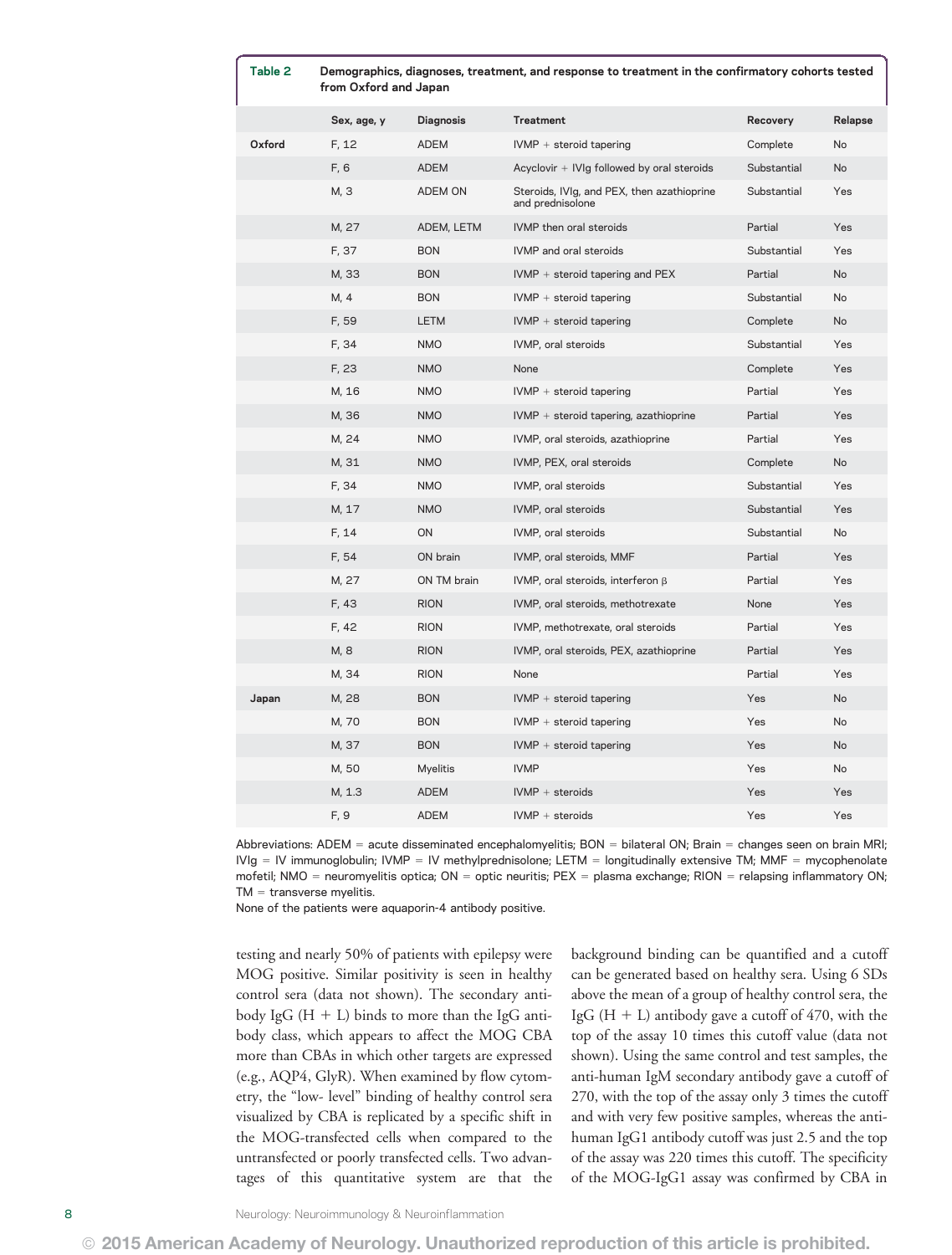which 49 patients with MS, 13 healthy control sera, and 14 AQP4-seropositive serum samples were all negative at a dilution of 1:20, whereas 65 of the 118 samples that were positive using IgG  $(H + L)$  secondary antibody remained positive using the IgG1-specific antibody. None of the MOG-IgG1–positive patients with an available clinical diagnosis had MS, suggesting that this assay may be valuable to help distinguish patients with MS from those with ADEM or AQP4- Ab–negative NMOSD. Furthermore, 60/65 (92%) IgG1-positive samples had IgG  $(H + L)$  endpoint titers  $\geq$ 1:200, indicating that the IgG1 assay identifies not only the patients above cutoff with the anti-IgG  $(H + L)$  but also disease-relevant Abs that fall below this cutoff. These findings are consistent with a previous report that high-titer MOG-Abs were exclusively of the IgG1 isotype.30,36,38

Detection of IgM by CBA at a serum dilution of 1:20 did not distinguish different patient groups from healthy controls, limiting its diagnostic use. The flow cytometry data show that something in healthy and patient sera binds to the surface of MOGtransfected cells at low levels and is detected by anti-human IgG  $(H + L)$  or IgM antibodies. This is consistent with other studies reporting high levels of MOG-IgM-Abs using immunoblot or ELISA1,18,39 and might be explained by the observation that MOG binds to components of the immune system such as C1q or DC-SIGN.<sup>40,41</sup>

The SL-MOG assay was previously shown to be negative in patients with MS and healthy controls,<sup>26,27</sup> but here it only identified 32.3% of the IgG1 FL-MOG-Abs–positive samples (see table 1). As the extracellular domains are identical in the 2 constructs, the differences in assay sensitivity may be due to expression level on the surface, glycosylation, or ability to multimerize. Two of the 21 SL-MOG–positive patients were IgM positive only. The low sensitivity of the SL-MOG assay limits its use in clinical practice.

Although this work is retrospective with limited clinical descriptions of the patients, it does suggest that the anti-IgG1/FL-MOG antibody assay can be useful in identifying MOG-Abs in patients with demyelinating diseases who are unlikely to have MS. Prospective studies with longer-term follow-up are needed to establish the clinical utility of this assay.

# AUTHOR CONTRIBUTIONS

Drafting/revising the manuscript: all authors. Study concept or design: P.W. Analysis or interpretation of data: P.W., A.V. Contribution of vital reagents/tools/patients: K.C.O., M.R., D.K.S., M.J., G.T., J.R., T.T., T.M., I.N., K.F. Acquisition of data: P.W., M.W., D.K.S., A.V. Statistical analysis: P.W., A.V. Study supervision or coordination: P.W. Obtaining funding: J.P., A.V.

## STUDY FUNDING

NHS National Specialised Services for Neuromyelitis Optica (P.W., M.W., J.P., M.I.L., A.V.), the Oxford Biomedical Research Centre (M.I.L., P.W., A.V.), the ERA-net E-rare EDEN project (P.W., M.R., A.V.), KAKENHI (22229008) of The Ministry of Education, Culture, Sports, Science and Technology (MEXT) of Japan, and the Health and Labour Sciences Research Grant on Intractable Diseases (Neuroimmunological Diseases) from the Ministry of Health, Labour and Welfare of Japan (D.K.S., T.T., T.M., I.N., K.F.). M.J. received research fellowship from the Polish Ministry of Science and Higher Education program Moblinosc Plus (1070/MOB/2013/0).

### **DISCLOSURE**

P. Waters has received speaker honoraria from Biogen Idec Japan and Euroimmun AG; has been a review editor for Frontiers in Molecular Innate Immunity; holds a patent for assays for the detection and antibodies to lGi1, Caspr2, and tag-1; and has submitted a patent for GABARR. M. Woodhall reports no disclosures. K.C. O'Connor has received travel funding and speaker honorarium from ACTRIMS-CMSC and has received research support from NIH and Nancy Davis Foundation for Multiple Sclerosis. M. Riendl is an academic editor for PLOS ONE; is on the editorial board for Current Medicinal Chemistry and Autoimmune Diseases; and has received research support from Austrian Science Fund, Austrian Federal Ministry of Science, and Jubilaeumsfonds of the Austrian National Bank. M. Reindl and Medical University of Innsbruck receive payments for antibody assays (AQP4 and antineuronal antibodies) and for AQP4 antibody validation experiments organized by Euroimmun. B. Lang is a member of the Medical Committee of Mayaware; holds a patent for use of LGI1 as an antigen in detection of autoantibodies and use of GABAa gamma subunit in detection of autoantibodies; receives research support from Epilepsy Research UK; and received royalties for use of LGI1 as an antigen in detection of autoantibodies. Her department receives payment for running diagnostic assays for a range of autoantibodies. D.K. Sato has received research support from Ministry of Education, Culture, Sports, Science & Technology (MEXT) in Japan, Japanese Government Scholarship Program, and Ichiro Kanehara Foundation. M. Juryńczyk has received research support from the Polish Ministry of Science and Higher Education. G. Tackley and J. Rocha report no disclosures. T. Takahashi has received speaker honoraria from Biogen Idec and Cosmic Corporation. T. Misu has received speaker honoraria from Bayer Schering Pharma, Biogen Idec, and Mitsubishi Pharma; has received research support from Bayer Schering Pharma, Biogen Idec Japan, Asahi Kasei Kuraray Medical Co., The Chemo-Sero-Therapeutic Research Institute, Teva Pharmaceutical K.K., Mitsubishi Tanabe Pharma Corporation, and Teijin Pharma; and has received Grants-in-Aid for Scientific Research from the Ministry of Education, Science and Technology and the Ministry of Health, Labor and Welfare of Japan. I. Nakashima has received travel funding/and or speaker honoraria from Biogen Idec Japan, Tanabe Mitsubishi, and Novartis Pharma; is an editorial board member for Multiple Sclerosis International; and received research support from LSI Medience Corporation. J. Palace has been a UK advisory board participant for Merck Serono, Bayer Schering Pharma, Biogen Idec, Teva Pharmaceutical Industries Ltd, Novartis Pharmaceuticals UK Ltd, Sanofi-Aventis, and Alexion; has received travel funding and/or speaker honoraria from ECTRIMS, Merck Serono, Novartis, Biogen Idec, Bayer Schering, and ISIS Innovation Limited, a wholly owned subsidiary of the University of Oxford; has filed a patent application to protect for the use of metabolomics as a method to diagnose and stage disease in multiple sclerosis; has consulted for Ono Pharmaceuticals Ltd, Chigai Pharma Ltd, CI Consulting, Biogen Idec, and GlaxoSmithKline; and has received research support from Bayer Schering, Merck Serono, Novartis, Department of Health, MS Society, and UK Guthy Jackson Foundation. K. Fujihara serves on scientific advisory boards for Bayer Schering Pharma, Biogen Idec, Mitsubishi Tanabe Pharma Corporation, Novartis Pharma, Chugai Pharmaceutical, Ono Pharmaceutical, Nihon Pharmaceutical, Merck Serono, Alexion Pharmaceuticals, Medimmune, and Medical Review; has received funding for travel and speaker honoraria from Bayer Schering Pharma, Biogen Idec, Eisai Inc., Mitsubishi Tanabe Pharma Corporation, Novartis Pharma, Astellas Pharma Inc., Takeda Pharmaceutical Company Limited, Asahi Kasei Medical Co., Daiichi Sankyo, Nihon Pharmaceutical, and Cosmic Corporation; is on the editorial board for Clinical and Experimental Neuroimmunology; is an advisory board member of Sri Lanka Journal of Neurology; and has received research support from Bayer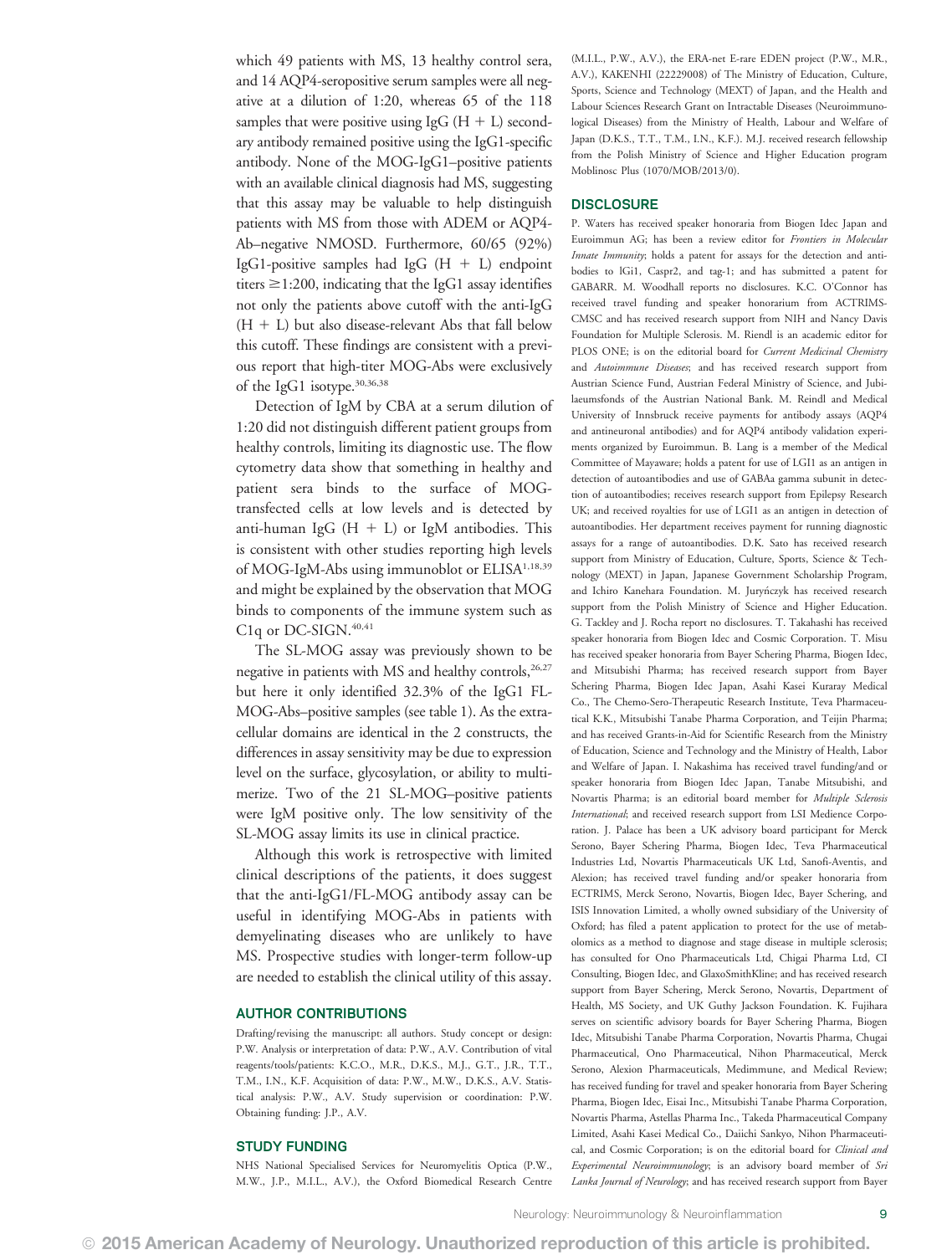Schering Pharma, Biogen Idec Japan, Asahi Kasei Medical, The Chemo-Sero-Therapeutic Research Institute, Teva Pharmaceutical, Mitsubishi Tanabe Pharma, Teijin Pharma, Chugai Pharmaceutical, Ono Pharmaceutical, Nihon Pharmaceutical, Genzyme Japan, Ministry of Education, Science and Technology of Japan, and Ministry of Health, Welfare and Labor of Japan. M.I. Leite has received travel funding and/or speaker honoraria from Biogen Idec and has received research support from NHS specialised commissioning group for neuromyelitis optica, UK and NIHR Oxford Biomedical Research Centre. A. Vincent has received travel funding and speaker honoraria from Baxter International Inc and Biogen Inc; is on the editorial board for Neurology; was an associate editor for Brain; holds a patent with Oxford University for LGI1/CASPR2 antibodies, licensed to Euroimmun AG, and for GABAAR antibodies, in negotiation with Euroimmun AG; received royalties from Athena Diagnostics, Euroimmun AG, Blackwell Publishing, and Mac Keith Press; has consulted with Athena Diagnostics; and has received research support from NIHR. Go to [Neurology.org/nn](http://nn.neurology.org/lookup/doi/10.1212/NXI.0000000000000089) for full disclosure forms.

Received December 13, 2014. Accepted in final form January 20, 2015.

# REFERENCES

- 1. Berger T, Rubner P, Schautzer F, et al. Antimyelin antibodies as a predictor of clinically definite multiple sclerosis after a first demyelinating event. N Engl J Med 2003;349:139–145.
- 2. Klawiter EC, Piccio L, Lyons JA, et al. Elevated intrathecal myelin oligodendrocyte glycoprotein antibodies in multiple sclerosis. Arch Neurol 2010;67:1102–1108.
- 3. Zhou D, Srivastava R, Nessler S, et al. Identification of a pathogenic antibody response to native myelin oligodendrocyte glycoprotein in multiple sclerosis. Proc Natl Acad Sci USA 2006;103:19057–19062.
- 4. Zadro I, Brinar V, Horvat G, Brinar M. Clinical relevance of antibodies against myelin oligodendrocyte glycoprotein in different clinical types of multiple sclerosis. Clin Neurol Neurosurg 2007;109:23–26.
- 5. Lalive PH, Menge T, Delarasse C, et al. Antibodies to native myelin oligodendrocyte glycoprotein are serologic markers of early inflammation in multiple sclerosis. Proc Natl Acad Sci USA 2006;103:2280–2285.
- 6. Gaertner S, de Graaf KL, Greve B, Weissert R. Antibodies against glycosylated native MOG are elevated in patients with multiple sclerosis. Neurology 2004;63:2381–2383.
- 7. Markovic M, Trajkovic V, Drulovic J, et al. Antibodies against myelin oligodendrocyte glycoprotein in the cerebrospinal fluid of multiple sclerosis patients. J Neurol Sci 2003;211:67–73.
- 8. Reindl M, Linington C, Brehm U, et al. Antibodies against the myelin oligodendrocyte glycoprotein and the myelin basic protein in multiple sclerosis and other neurological diseases: a comparative study. Brain 1999;122: 2047–2056.
- 9. Bernard CC, Johns TG, Slavin A, et al. Myelin oligodendrocyte glycoprotein: a novel candidate autoantigen in multiple sclerosis. J Mol Med (Berl) 1997;75:77–88.
- 10. Xiao BG, Linington C, Link H. Antibodies to myelinoligodendrocyte glycoprotein in cerebrospinal fluid from patients with multiple sclerosis and controls. J Neuroimmunol 1991;31:91–96.
- 11. Haase CG, Schmidt S. Detection of brain-specific autoantibodies to myelin oligodendrocyte glycoprotein, S100beta and myelin basic protein in patients with Devic's neuromyelitis optica. Neurosci Lett 2001;307:131–133.
- 12. Pittock SJ, Reindl M, Achenbach S, et al. Myelin oligodendrocyte glycoprotein antibodies in pathologically proven multiple sclerosis: frequency, stability and clinicopathologic correlations. Mult Scler 2007;13:7–16.
- 13. Karni A, Bakimer-Kleiner R, Abramsky O, Ben-Nun A. Elevated levels of antibody to myelin oligodendrocyte glycoprotein is not specific for patients with multiple sclerosis. Arch Neurol 1999;56:311–315.
- 14. Lim ET, Berger T, Reindl M, et al. Anti-myelin antibodies do not allow earlier diagnosis of multiple sclerosis. Mult Scler 2005;11:492–494.
- 15. Wang H, Munger KL, Reindl M, et al. Myelin oligodendrocyte glycoprotein antibodies and multiple sclerosis in healthy young adults. Neurology 2008;71:1142–1146.
- 16. Pelayo R, Tintoré M, Montalban X, et al. Anti-myelin antibodies with no progression to multiple sclerosis. N Engl J Med 2007;356:426–428.
- 17. Kuhle J, Pohl C, Mehling M, et al. Lack of association between anti-myelin antibodies and progression to multiple sclerosis. N Engl J Med 2007;356:371–378.
- 18. Lampasona V, Franciotta D, Furlan R, et al. Similar low frequency of anti-MOG IgG and IgM in MS patients and healthy subjects. Neurology 2004;62:2092–2094.
- 19. Dale RC, Tantsis EM, Merheb V, et al. Antibodies to MOG have a demyelination phenotype and affect oligodendrocyte cytoskeleton. Neurol Neuroimmunol Neuroinflamm 2014; 1:e12; doi: [10.1212/NXI.0000000000000012.](http://dx.doi.org/10.1212/NXI.0000000000000012)
- 20. Ikeda K, Kiyota N, Kuroda H, et al. Severe demyelination but no astrocytopathy in clinically definite neuromyelitis optica with anti-myelin-oligodendrocyte glycoprotein antibody. Mult Scler Epub 2014 Sep 25.
- 21. Marta CB, Bansal R, Pfeiffer SE. Microglial Fc receptors mediate physiological changes resulting from antibody cross-linking of myelin oligodendrocyte glycoprotein. J Neuroimmunol 2008;196:35–40.
- 22. von Büdingen HC, Hauser SL, Fuhrmann A, et al. Molecular characterization of antibody specificities against myelin/oligodendrocyte glycoprotein in autoimmune demyelination. Proc Natl Acad Sci USA 2002;99:8207–8212.
- 23. Marta CB, Oliver AR, Sweet RA, Pfeiffer SE, Ruddle NH. Pathogenic myelin oligodendrocyte glycoprotein antibodies recognize glycosylated epitopes and perturb oligodendrocyte physiology. Proc Natl Acad Sci USA 2005;102: 13992–13997.
- 24. O'Connor KC, McLaughlin KA, De Jager PL, et al. Selfantigen tetramers discriminate between myelin autoantibodies to native or denatured protein. Nat Med 2007;13: 211–217.
- 25. Kitley J, Woodhall M, Waters P, et al. Myelin-oligodendrocyte glycoprotein antibodies in adults with a neuromyelitis optica phenotype. Neurology 2012;79:1273–1277.
- 26. Kitley J, Waters P, Woodhall M, et al. Neuromyelitis optica spectrum disorders with aquaporin-4 and myelinoligodendrocyte glycoprotein antibodies: a comparative study. JAMA Neurol 2014;71:276–283.
- 27. Sato DK, Callegaro D, Lana-Peixoto MA, et al. Distinction between MOG antibody-positive and AQP4 antibody-positive NMO spectrum disorders. Neurology 2014;82:474–481.
- 28. Reindl M, Di Pauli F, Rostasy K, Berger T. The spectrum of MOG autoantibody-associated demyelinating diseases. Nat Rev Neurol 2013;9:455–461.
- 29. Rostásy K, Mader S, Hennes EM, et al. Persisting myelin oligodendrocyte glycoprotein antibodies in aquaporin-4 antibody negative pediatric neuromyelitis optica. Mult Scler 2013;19:1052–1059.
- 30. Mader S, Gredler V, Schanda K, et al. Complement activating antibodies to myelin oligodendrocyte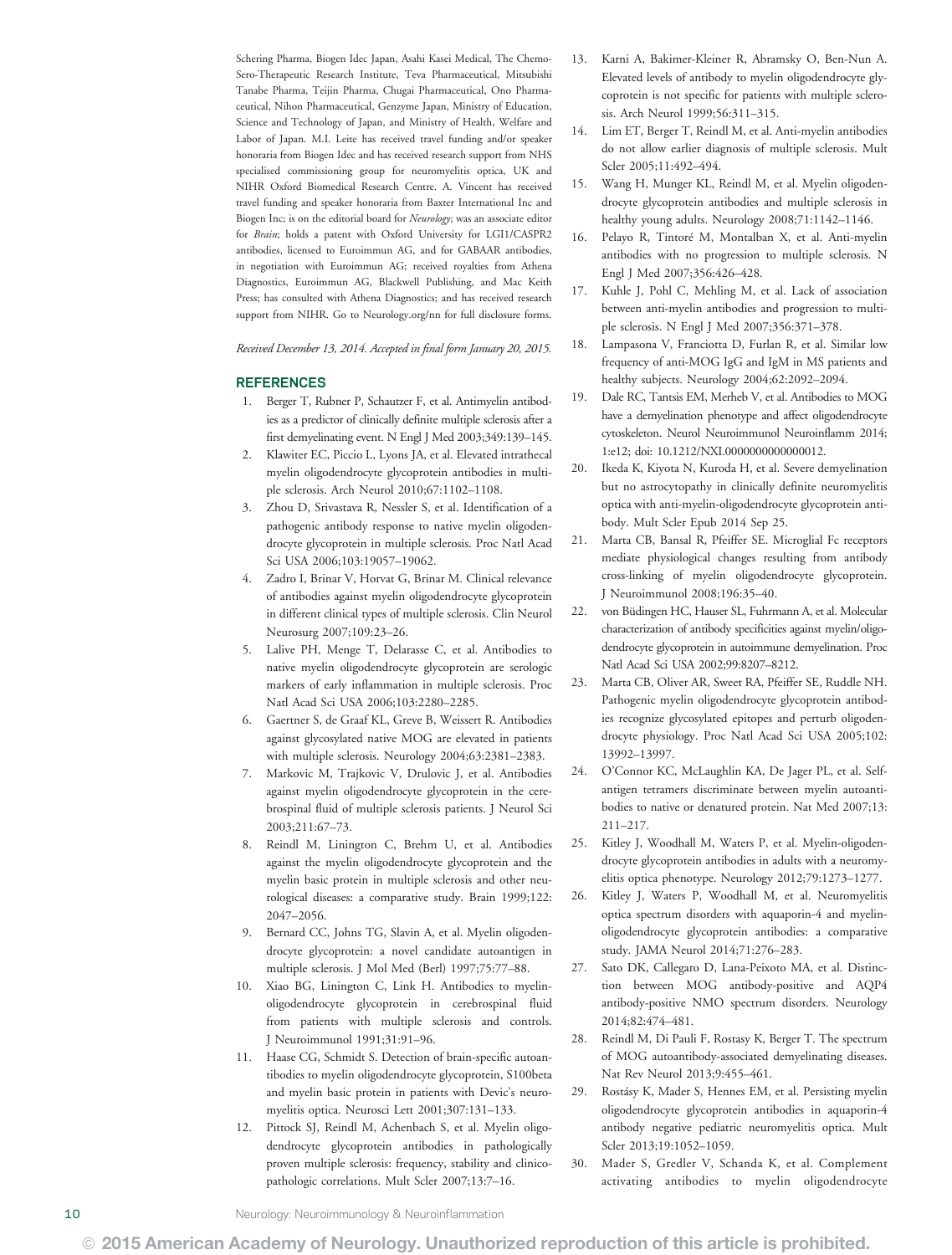glycoprotein in neuromyelitis optica and related disorders. J Neuroinflammation 2011;8:184.

- 31. Ramanathan S, Reddel SW, Henderson A, et al. Antibodies to myelin oligodendrocyte glycoprotein in bilateral and recurrent optic neuritis. Neurol Neuroimmunol Neuroinflamm 2014;1:e40; doi: [10.1212/NXI.0000000000000040.](http://dx.doi.org/10.1212/NXI.0000000000000040)
- 32. Mayer MC, Breithaupt C, Reindl M, et al. Distinction and temporal stability of conformational epitopes on myelin oligodendrocyte glycoprotein recognized by patients with different inflammatory central nervous system diseases. J Immunol 2013;191:3594–3604.
- 33. Rostasy K, Mader S, Schanda K, et al. Anti-myelin oligodendrocyte glycoprotein antibodies in pediatric patients with optic neuritis. Arch Neurol 2012;69:752–756.
- 34. Kezuka T, Usui Y, Yamakawa N, et al. Relationship between NMO-antibody and anti-MOG antibody in optic neuritis. J Neuroophthalmol 2012;32:107–110.
- 35. Brilot F, Dale RC, Selter RC, et al. Antibodies to native myelin oligodendrocyte glycoprotein in children with inflammatory demyelinating central nervous system disease. Ann Neurol 2009;66:833–842.
- 36. Probstel AK, Dornmair K, Bittner R, et al. Antibodies to MOG are transient in childhood acute disseminated encephalomyelitis. Neurology 2011;77:580–588.
- 37. Waters PJ, McKeon A, Leite MI, et al. Serologic diagnosis of NMO: a multicenter comparison of aquaporin-4-IgG assays. Neurology 2012;78:665–671.
- 38. McLaughlin KA, Chitnis T, Newcombe J, et al. Agedependent B cell autoimmunity to a myelin surface antigen in pediatric multiple sclerosis. J Immunol 2009;183: 4067–4076.
- 39. Egg R, Reindl M, Deisenhammer F, Linington C, Berger T. Anti-MOG and anti-MBP antibody subclasses in multiple sclerosis. Mult Scler 2001;7:285–289.
- 40. Johns TG, Bernard CC. Binding of complement component Clq to myelin oligodendrocyte glycoprotein: a novel mechanism for regulating CNS inflammation. Mol Immunol 1997;34:33–38.
- 41. García-Vallejo JJ, Ilarregui JM, Kalay H, et al. CNS myelin induces regulatory functions of DC-SIGN-expressing, antigen-presenting cells via cognate interaction with MOG. J Exp Med 2014;211:1465–1483.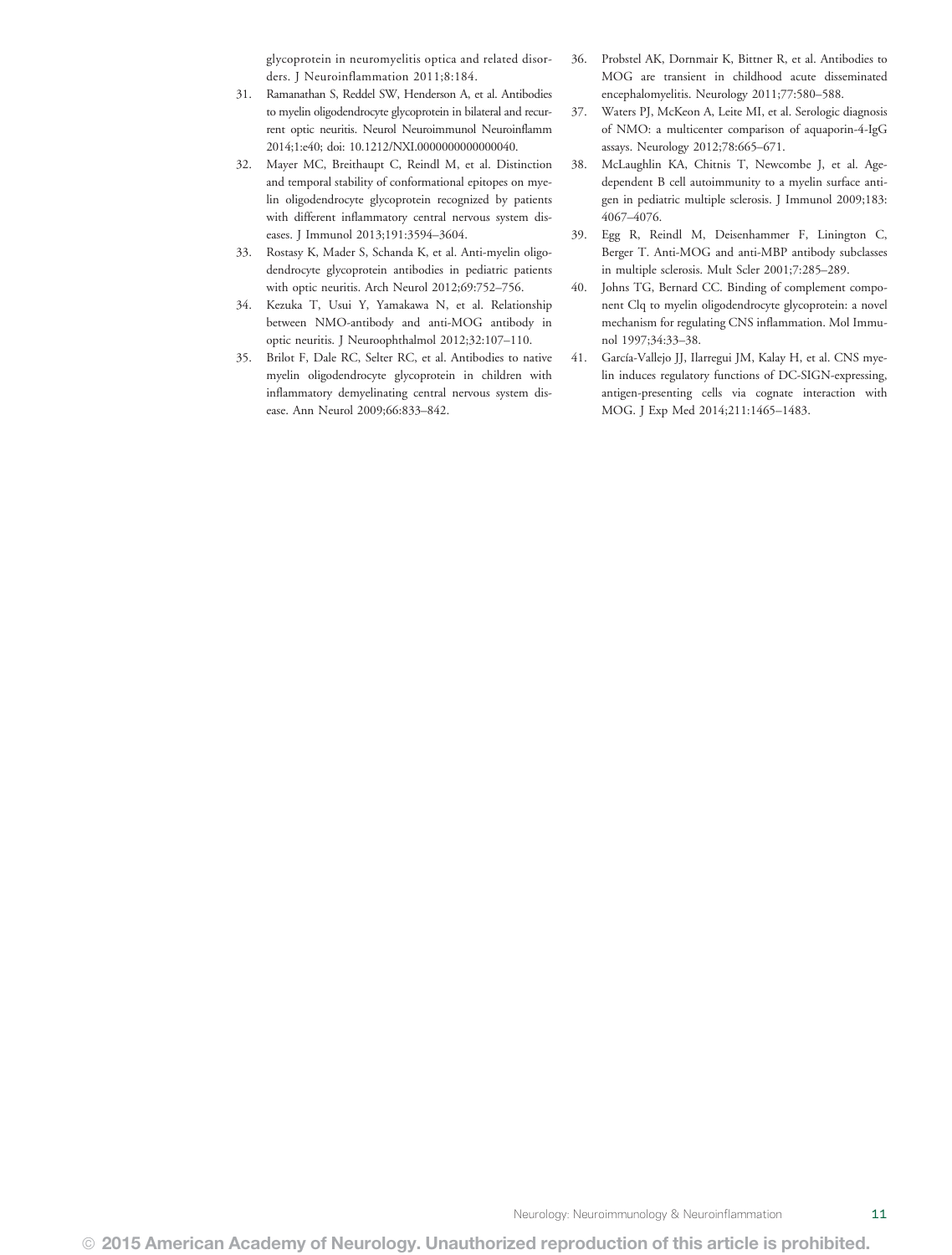# Neurology®<br>Neuroimmunology<br>& Neuroinflammation

**MOG cell-based assay detects non-MS patients with inflammatory neurologic disease**

DOI 10.1212/NXI.0000000000000089 *Neurol Neuroimmunol Neuroinflamm* 2015;2; Patrick Waters, Mark Woodhall, Kevin C. O'Connor, et al.

**This information is current as of March 19, 2015**

2015 American Academy of Neurology. All rights reserved. Online ISSN: 2332-7812. Published since April 2014, it is an open-access, online-only, continuous publication journal. Copyright © *Neurol Neuroimmunol Neuroinflamm* is an official journal of the American Academy of Neurology.